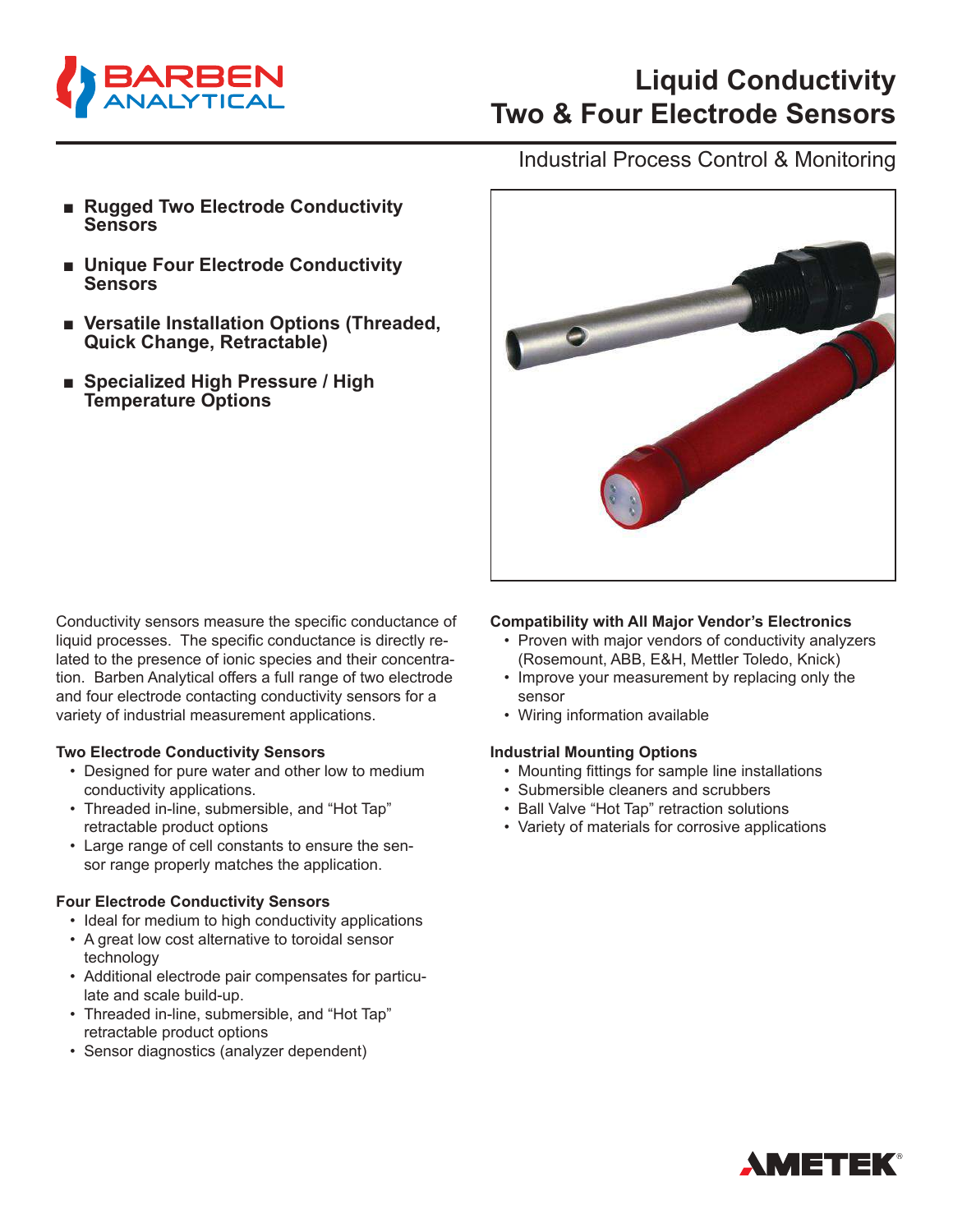Well known for industrial pH sensor technology; Barben Analytical also provides a full range of two and four electrode industrial conductivity sensors to support your applications.

#### **Two Electrode Sensor Technology**

Two electrode sensors provide a simple, time-proven method for conductivity measurement. Precision machined electrodes of various sizes (cell constants) are matched to the process based on their measurement range. Two electrode sensors are recommended for use in clean (non-coating) applications such as the following:

- **• Ultrapure Water**
- **• Demineralized / Deionized Water**
- **• Reverse Osmosis**
- **• Water for Injection**
- **• Boiler Water**

#### **Four Electrode Sensor Technology**

As the name suggests, four electrode sensors add an additional pair of electrodes to the two electrode sensor design. This second pair of electrodes provides sensor diagnostics which can then be used to compensate the measurement if scale or particulate build-up occur on electrodes. Four electrode conductivity sensors can withstand coating and scale which might otherwise foul a traditional two electrode sensor. Typical applications include the following:

Sensor diagnostics if fouling is too great (analyzer dependent)

• Not as accurate as two electrode sensors at low conductivity

• Limited availability of analyzers (ABB, Rosemount, Mettler

• No polarization affect

• Susceptible to corrosion

Toledo, Knick)

**Cons**

- **• Leak Detection**
- **• Condensate Return**
- **• Salinity**
- **• Chemical Concentration**
- **• Clean-In-Place**



- Works best for clean applications where electrodes do not get fouled.
- High accuracy and repeatability.

#### **Cons**

- Susceptible to coating and scale (no compensation)
- Susceptible to corrosion
- No diagnostics

Figure 1

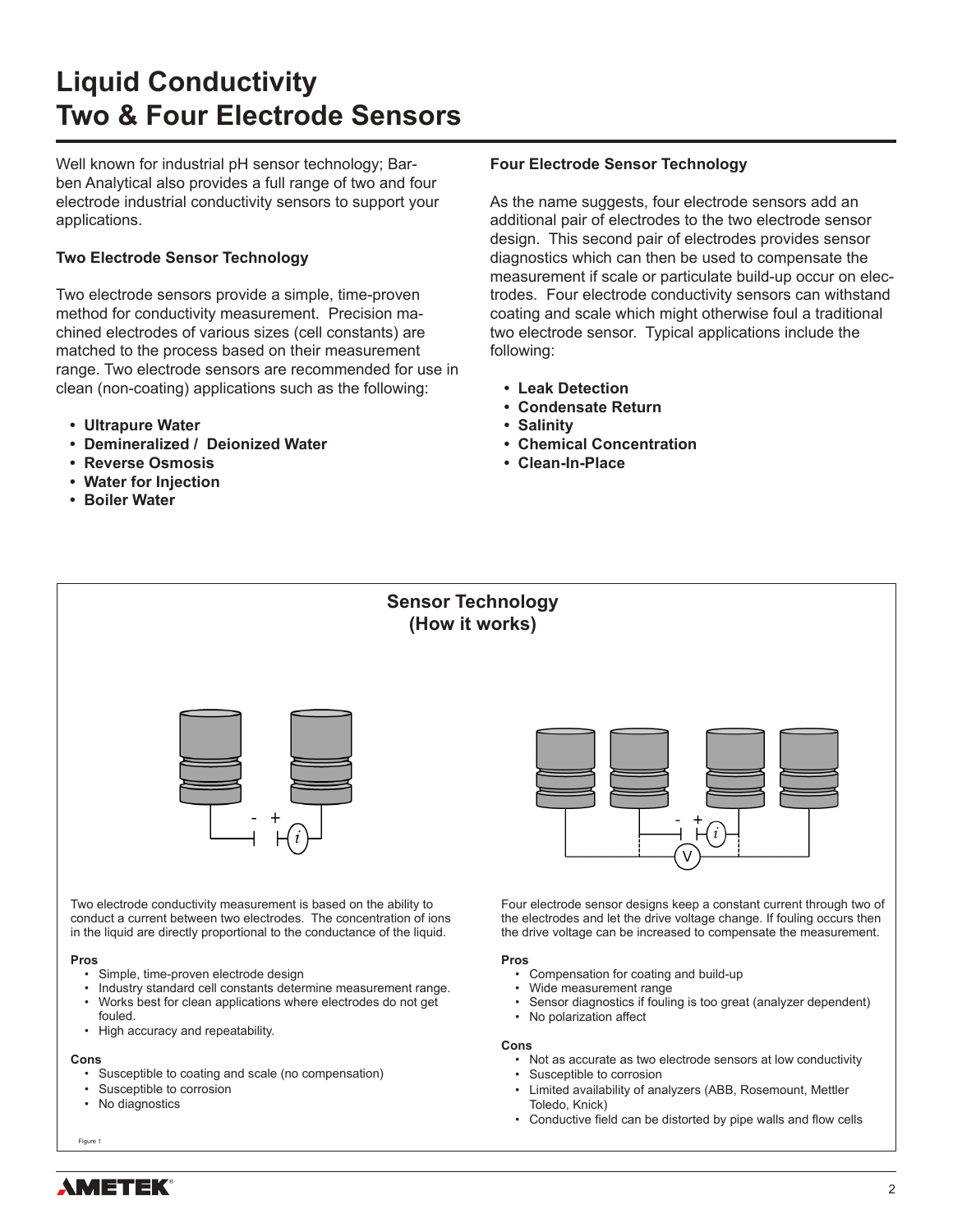

Figure 4

### **Sensor Selection: Mounting**

Mounting should be considered as part of sensor selection. Examples of various process mounting configurations are provided below.

**In-line Sensor Mounting:** In-line installations are common on sample streams from the main process. The sensor may be mounted in a piping tee or a flow cell. The electrodes should be fully exposed to the process flow. Four Electrode Sensors require at least 1 inch of clearance from pipe walls to avoid any distortion of reading. Isolation valves should be upstream / downstream of sensor for removal.



**Hot Tap Sensor Mounting:** Hot Tap refers to the ability to remove the sensor from the process while under pressure. A ball valve is used to isolate the sensor for removal.



**Submersible Mounting:** This mounting style is used when the sensor is installed in a tank, or open channel. The sensor must be mounted on a "dip tube" which is the hardware to submerge the sensor in the application.

Submersible Mounting Example - CS51 Two Electrode with threaded coupler and dip tube to seal cable from the process Figure 5

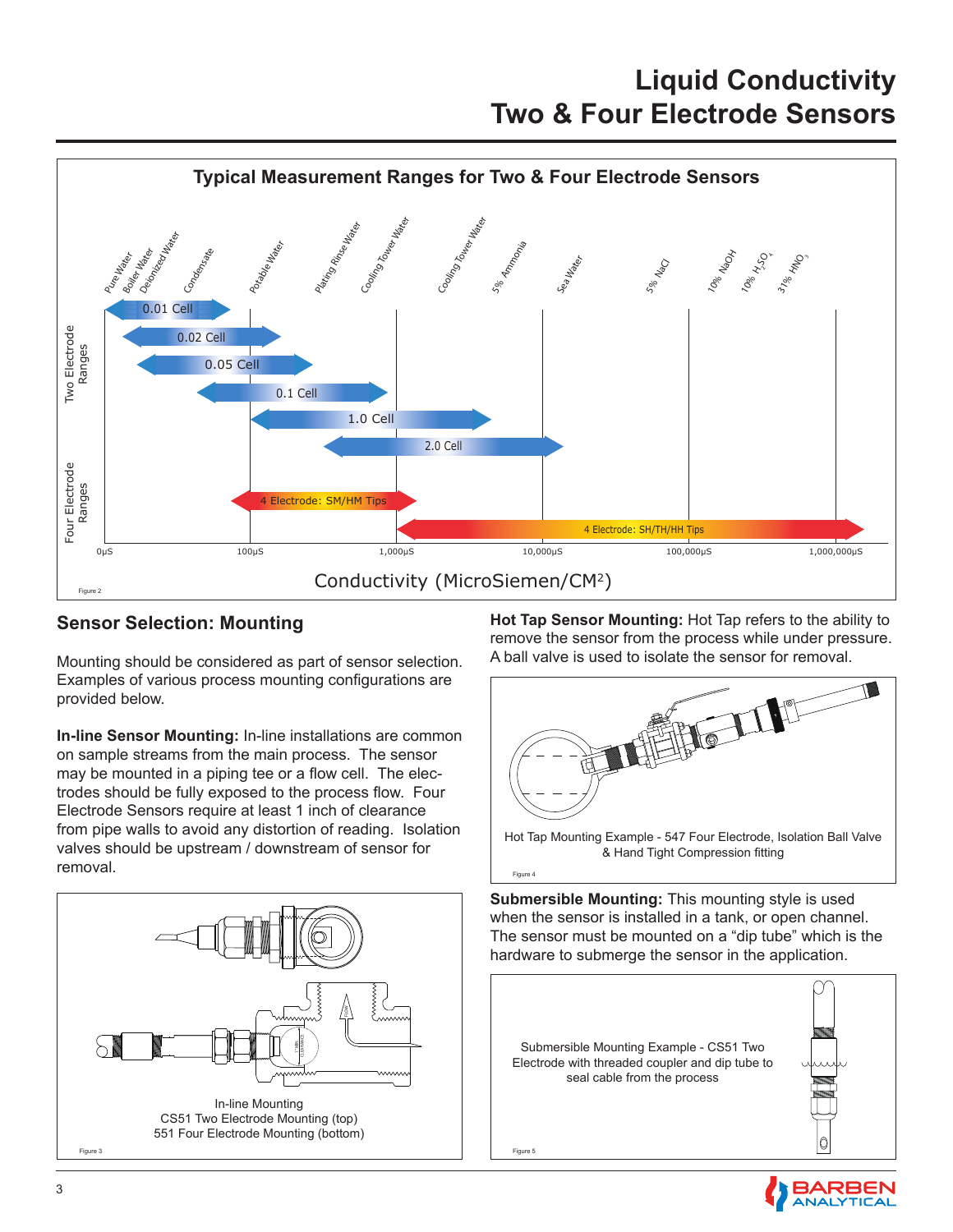### **Model CS10 / CS51**

**Two Electrode Threaded In-line, Submersible**

The threaded CS10 / CS51 products are ideal for clean water sample stream applications using the NPT process connection. The same NPT adapter fitting can be reversed to mount the sensor in submersible installations.

#### **Wetted Material**

- Electrodes 316 Stainless Steel
- Insulator Teflon
- Seals EPR
- Mounting Polypropylene or 316 Stainless

#### **Pressure / Temperature Ratings**

| <b>Sensor</b><br><b>Design</b>         | Max. Pressure / Temperature         |
|----------------------------------------|-------------------------------------|
| Polypropylene<br>Adapter               | 100 PSIG (690 kPa) @ 212°F (100°C)  |
| <b>316 Stainless</b><br><b>Adapter</b> | 200 PSIG (1380 kPa) @ 248°F (120°C) |



**Temperature Compensation**

- PT100 RTD
- PT1000 RTD
- 8550 Ohm (Honeywell)

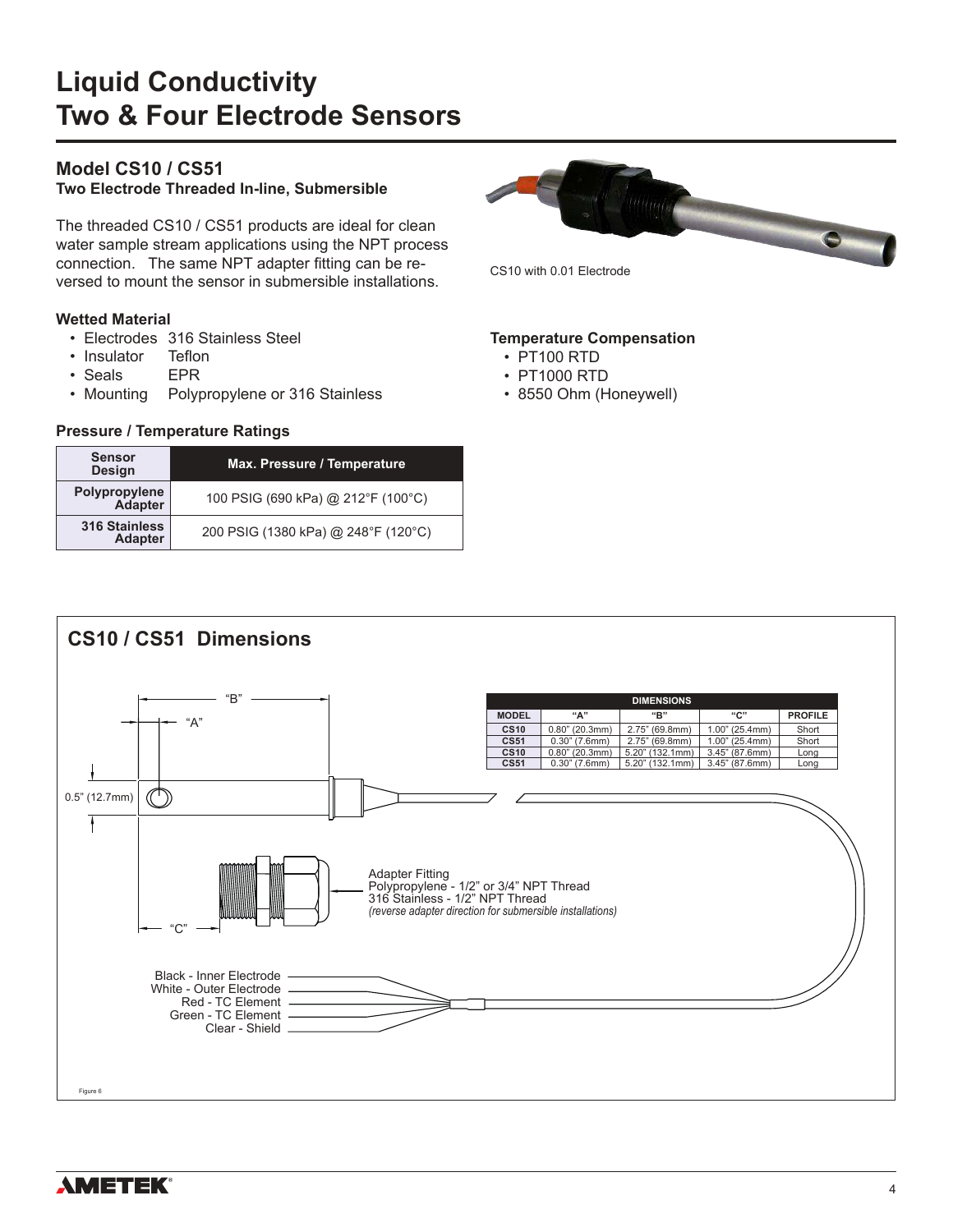### **CS10 / CS51 Two Electrode In-line / Submersible Conductivity Sensors**

| <b>Body</b> | ceil<br><b>Constant</b>                                   | <b>TC</b>                                                                                  | Cable                               | <b>Terminations</b>      | <b>Mounting</b><br><b>Hardware</b>         | Length                    |                                                 |  |  |  |  |
|-------------|-----------------------------------------------------------|--------------------------------------------------------------------------------------------|-------------------------------------|--------------------------|--------------------------------------------|---------------------------|-------------------------------------------------|--|--|--|--|
| <b>CS10</b> |                                                           | SS316/Teflon/EPDM Inline or Submersible for Pure Waters (0.01 / 0.02 / 0.05 Cell Constant) |                                     |                          |                                            |                           |                                                 |  |  |  |  |
| <b>CS51</b> | SS316/Teflon/EPDM General Purpose (0.1/1.0 Cell Constant) |                                                                                            |                                     |                          |                                            |                           |                                                 |  |  |  |  |
|             |                                                           | Cell Constant (True range is analyzer/electrode size dependant)                            |                                     |                          |                                            |                           |                                                 |  |  |  |  |
|             | $\mathbf{1}$                                              | 1.0 CS51 Only (0-20,000 MicroSiemens)                                                      |                                     |                          |                                            |                           |                                                 |  |  |  |  |
|             | 0.1                                                       | 0.1 CS51 Only (0-1000 MicroSiemens)                                                        |                                     |                          |                                            |                           |                                                 |  |  |  |  |
|             | 0.05                                                      | 0.05 CS10 Only (0-500 MicroSiemens)                                                        |                                     |                          |                                            |                           |                                                 |  |  |  |  |
|             | 0.02                                                      | 0.02 CS10 Only (0-250 Microsiemens)                                                        |                                     |                          |                                            |                           |                                                 |  |  |  |  |
|             | 0.01                                                      |                                                                                            | 0.01 CS10 Only (0-100 MicroSiemens) |                          |                                            |                           |                                                 |  |  |  |  |
|             |                                                           | <b>Integral Temperature Compensation</b>                                                   |                                     |                          |                                            |                           |                                                 |  |  |  |  |
|             |                                                           | PT100                                                                                      | 100 Ohm RTD                         |                          |                                            |                           |                                                 |  |  |  |  |
|             |                                                           | PT1000                                                                                     | 1000 Ohm RTD                        |                          |                                            |                           |                                                 |  |  |  |  |
|             |                                                           | <b>HW</b>                                                                                  | 8550 Ohm                            |                          |                                            |                           |                                                 |  |  |  |  |
|             |                                                           | (Blank)                                                                                    | Other                               |                          |                                            |                           |                                                 |  |  |  |  |
|             |                                                           |                                                                                            | Cable                               |                          |                                            |                           |                                                 |  |  |  |  |
|             |                                                           |                                                                                            | 10                                  | 1 - 10 ft (whole #'s)    |                                            |                           |                                                 |  |  |  |  |
|             |                                                           |                                                                                            | 20                                  | $11 - 20$ ft             |                                            |                           |                                                 |  |  |  |  |
|             |                                                           |                                                                                            | 30                                  | 21 - 30 ft               |                                            |                           |                                                 |  |  |  |  |
|             |                                                           |                                                                                            | 40                                  | $31 - 40$ ft             |                                            |                           |                                                 |  |  |  |  |
|             |                                                           |                                                                                            | 50                                  | 41 - 50 ft               |                                            |                           |                                                 |  |  |  |  |
|             |                                                           |                                                                                            | (Blank)                             | Other                    |                                            |                           |                                                 |  |  |  |  |
|             |                                                           |                                                                                            |                                     | <b>Lead Terminations</b> |                                            |                           |                                                 |  |  |  |  |
|             |                                                           |                                                                                            |                                     | TL.                      | All tinned leads                           |                           |                                                 |  |  |  |  |
|             |                                                           |                                                                                            |                                     | <b>SL</b>                | All spade leads                            |                           |                                                 |  |  |  |  |
|             |                                                           |                                                                                            |                                     | (Blank)                  | Other                                      |                           |                                                 |  |  |  |  |
|             |                                                           |                                                                                            |                                     |                          |                                            |                           | <b>Hardware Options for Non-Sanitary Flange</b> |  |  |  |  |
|             |                                                           |                                                                                            |                                     |                          | PP.5                                       | 1/2" MNPT Polypro Fitting |                                                 |  |  |  |  |
|             |                                                           |                                                                                            |                                     |                          | PP.75                                      | 3/4" MNPT Polypro Fitting |                                                 |  |  |  |  |
|             |                                                           |                                                                                            |                                     |                          | SS.5<br>1/2" MNPT SS316 Fitting            |                           |                                                 |  |  |  |  |
|             |                                                           |                                                                                            |                                     |                          | (Blank)<br>Other                           |                           |                                                 |  |  |  |  |
|             |                                                           |                                                                                            |                                     |                          | Nominal Length (reduced by sanitary flange |                           |                                                 |  |  |  |  |
|             |                                                           |                                                                                            |                                     |                          | thickness if ordered)                      |                           |                                                 |  |  |  |  |
|             |                                                           |                                                                                            |                                     |                          | 5.2" (recommended)<br>Long                 |                           |                                                 |  |  |  |  |
|             |                                                           |                                                                                            |                                     |                          |                                            | Short                     | 2.75"                                           |  |  |  |  |
|             |                                                           |                                                                                            |                                     |                          |                                            |                           |                                                 |  |  |  |  |
| Body        | Cell                                                      | <b>TC</b>                                                                                  | Cable                               | Terminations             | Hardware<br>Length                         |                           |                                                 |  |  |  |  |
| <b>CS10</b> | 0.1                                                       | PT1000                                                                                     | 10                                  | <b>TL</b>                | <b>SS.5</b>                                | Long                      | <b>Typical Sensor Configuration</b>             |  |  |  |  |

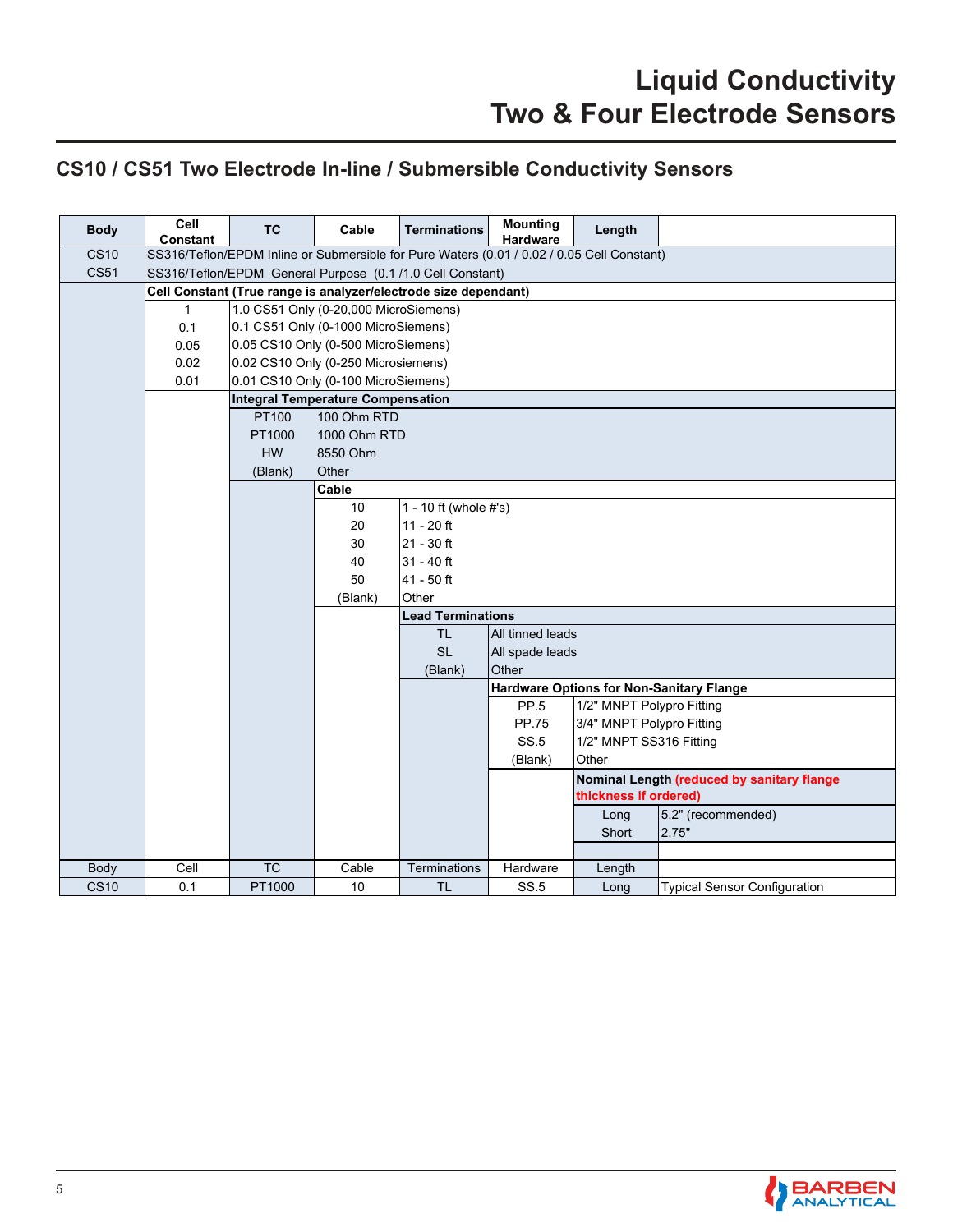### **Model CS41**

#### **Two Electrode High Pressure Threaded In-line**

The CS41 Two Electrode Conductivity Sensor is specifically designed to handle the high pressure requirements found in boiler water measurement. It uses a rugged, explosionproof junction box with a high temp terminal strip for internal wiring.

#### **Wetted Material**

- Electrodes 316 Stainless Steel
- Insulator PEEK
- Seals EPR (dual o-ring)
- Mounting 316 Stainless

#### **Pressure / Temperature Ratings**

| <b>Sensor</b><br><b>Design</b> | Max. Pressure / Temperature                                                |  |  |  |  |
|--------------------------------|----------------------------------------------------------------------------|--|--|--|--|
| 316 Stainless                  | 400 PSIG (2758 kPa) @ 212°F (100°C)<br>250 PSIG (1724 kPa) @ 401°F (205°C) |  |  |  |  |



#### **Temperature Compensation**

- PT100 RTD
- PT1000 RTD
- 8550 Ohm (Honeywell)



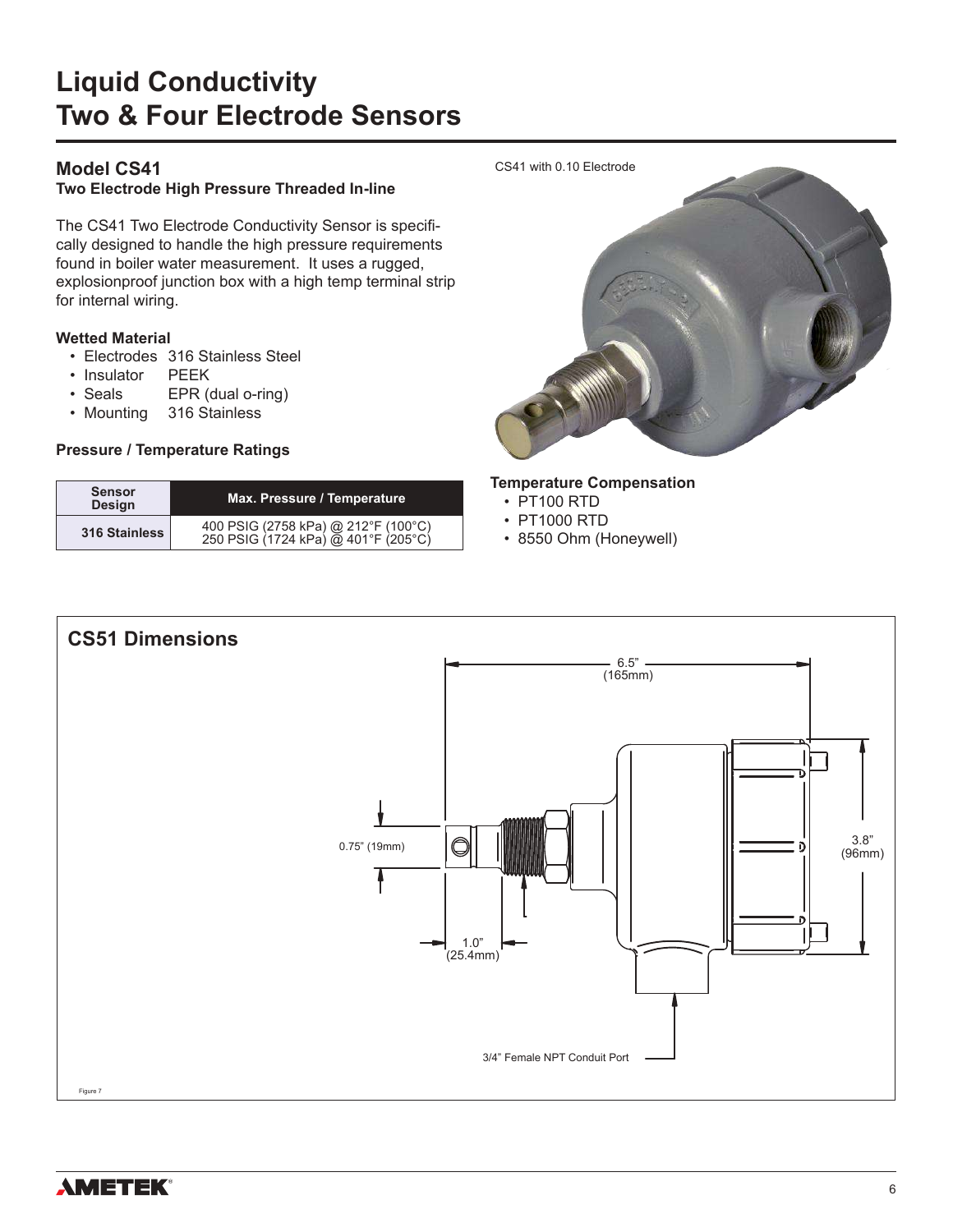### **CS41 Two Electrode High Temperature In-line Conductivity Sensors**

| <b>Body</b> | Cell<br>Constant | Pressure /<br><b>Temp</b>                                       | <b>TC</b>                            | Length                                                                 | Cable                                                     |                                                   |  |  |  |  |
|-------------|------------------|-----------------------------------------------------------------|--------------------------------------|------------------------------------------------------------------------|-----------------------------------------------------------|---------------------------------------------------|--|--|--|--|
| <b>CS41</b> |                  | SS 316 / PCTFE (Kel-F) 3/4" MNPT Inline Sensor                  |                                      |                                                                        |                                                           |                                                   |  |  |  |  |
|             |                  | Cell Constant (True range is analyzer/electrode size dependant) |                                      |                                                                        |                                                           |                                                   |  |  |  |  |
|             | $\overline{2}$   |                                                                 | 2.00 (0-30,000 MicroSiemens)         |                                                                        |                                                           |                                                   |  |  |  |  |
|             | 1                |                                                                 | 1.00 (0-20,000 MicroSiemens)         |                                                                        |                                                           |                                                   |  |  |  |  |
|             | 0.1              |                                                                 | 0.10 (0-1000 MicroSiemens)           |                                                                        |                                                           |                                                   |  |  |  |  |
|             | 0.05             |                                                                 | 0.05 (0-500 Microsiemens)            |                                                                        |                                                           |                                                   |  |  |  |  |
|             |                  |                                                                 | <b>Pressure / Temperature Option</b> |                                                                        |                                                           |                                                   |  |  |  |  |
|             |                  | <b>HT</b>                                                       |                                      | High Temp. 0°C to 205°C, PEEK Insulator                                |                                                           |                                                   |  |  |  |  |
|             |                  | <b>HV</b>                                                       |                                      | High Temp, Press, 6.5" OAL for use in 546 Hi-pressure insertion system |                                                           |                                                   |  |  |  |  |
|             |                  |                                                                 |                                      | <b>Integral Temperature Compensation</b>                               |                                                           |                                                   |  |  |  |  |
|             |                  |                                                                 | <b>HW</b>                            | 8550 Ohm @ 25 <sup>0</sup> C (Honeywell)                               |                                                           |                                                   |  |  |  |  |
|             |                  |                                                                 | Pt100                                | 100 Ohm @ 0°C, PTC (BAT and Others)                                    |                                                           |                                                   |  |  |  |  |
|             |                  |                                                                 | Pt1000                               | 1000 Ohm @ 0 <sup>o</sup> C, PTC (BAT and Others)                      |                                                           |                                                   |  |  |  |  |
|             |                  |                                                                 | (Blank)                              | Other                                                                  |                                                           |                                                   |  |  |  |  |
|             |                  |                                                                 |                                      | <b>Insertion Depth</b>                                                 |                                                           |                                                   |  |  |  |  |
|             |                  |                                                                 |                                      | $\mathbf{1}$                                                           |                                                           | 1.0" Insertion depth (standard)                   |  |  |  |  |
|             |                  |                                                                 |                                      | 2.6                                                                    |                                                           | 2.6" Insertion depth for (HV) only                |  |  |  |  |
|             |                  |                                                                 |                                      |                                                                        | Cable                                                     |                                                   |  |  |  |  |
|             |                  |                                                                 |                                      |                                                                        | JB                                                        | Junc Bx, Expl Proof, Inc 8" Ids & Term Strip      |  |  |  |  |
|             |                  |                                                                 |                                      |                                                                        | PT                                                        | 8" Pig Tail, for Cust Supp Junc Bx Inc Term Strip |  |  |  |  |
|             |                  |                                                                 |                                      |                                                                        | Coup                                                      | 3/4" coupling on rear of sensor                   |  |  |  |  |
|             |                  |                                                                 |                                      |                                                                        | Other, (Call Factory For Price & Availability)<br>(Blank) |                                                   |  |  |  |  |
|             |                  |                                                                 |                                      |                                                                        |                                                           |                                                   |  |  |  |  |
| Body        | Cell             | Press /<br>Temp                                                 | <b>TC</b>                            | Length                                                                 | Hardware                                                  |                                                   |  |  |  |  |
| <b>CS41</b> | 0.1              | <b>HT</b>                                                       | <b>PT100</b>                         | 1                                                                      | JB.                                                       | <b>Typical Sensor Configuration</b>               |  |  |  |  |

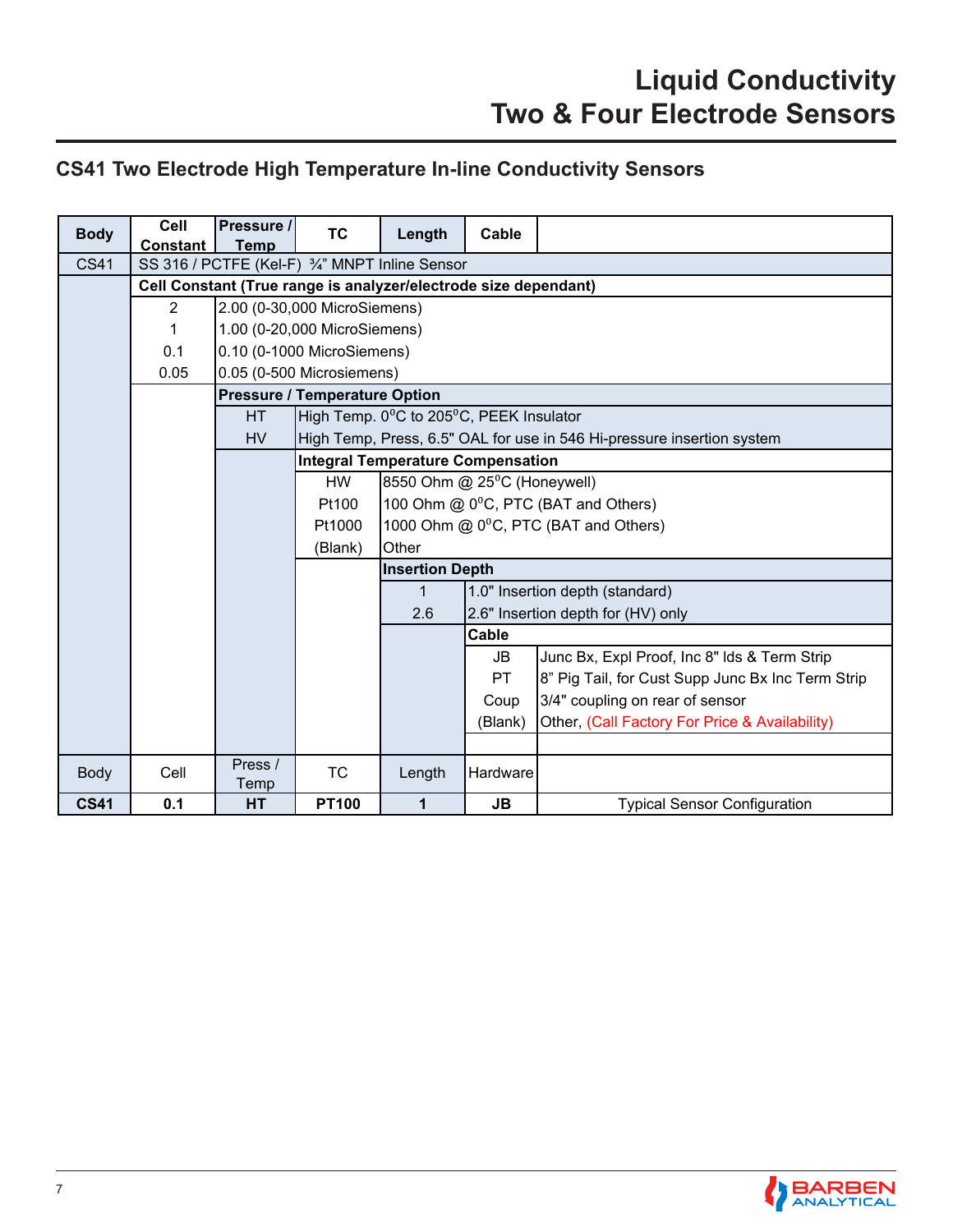### **Model CS40**

**Two Electrode Hot Tap Retractable**

For applications where a sample line is not present the CS40 Two Electrode Sensor provides an easy method to remove and isolate the sensor for cleaning and calibration.

#### **Wetted Material**

**Sensor**

- Electrodes 316 Stainless Steel
- Insulator Kel-F PCTEF (std), PEEK (high temp)

**Standard Temp** 100 PSIG (689 kPa) @ 302°F (150°C) **High Temp** 250 PSIG (1724 kPa) @ 401°F (205°C)

**Design Max. Pressure / Temperature**

- Seals EPDM / Viton / Buna-N
- Hardware 316 Stainless

#### **Pressure / Temperature Ratings**



- PT100 RTD
- PT1000 RTD
- 8550 Ohm (Honeywell)



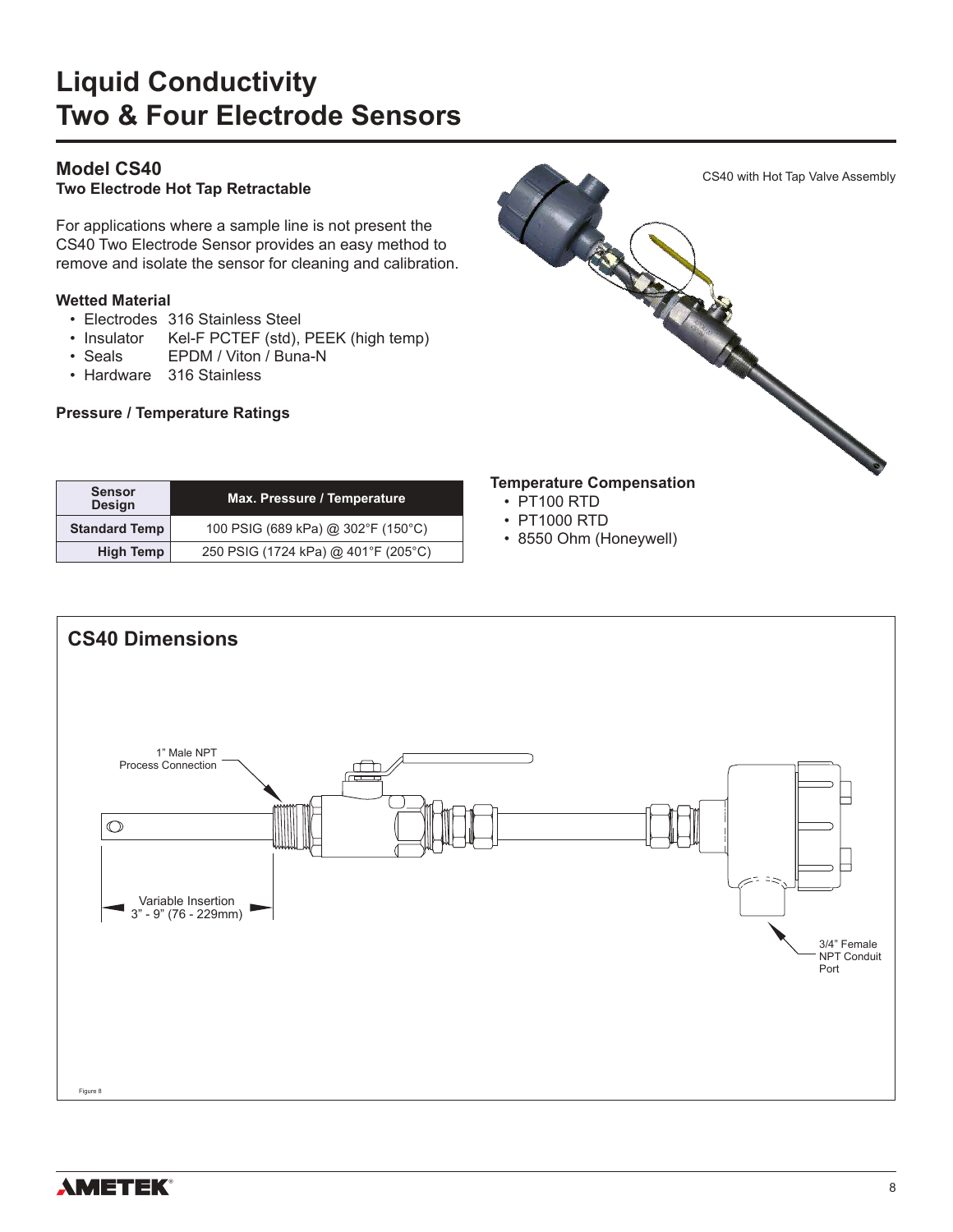### **CS40 Two Electrode Hot Tap Retractable Conductivity Sensors**

| <b>Body</b> | Orings    | Cell<br>Constant                  | Temp<br>Range                                                   | <b>TC</b>                                                                                  | Cable                                                                     | <b>Terminations</b>                      | Hdw             |                                     |  |  |
|-------------|-----------|-----------------------------------|-----------------------------------------------------------------|--------------------------------------------------------------------------------------------|---------------------------------------------------------------------------|------------------------------------------|-----------------|-------------------------------------|--|--|
| <b>CS40</b> |           | 3/4" Diameter sensor for 1" valve |                                                                 |                                                                                            |                                                                           |                                          |                 |                                     |  |  |
|             | Orings    |                                   |                                                                 |                                                                                            |                                                                           |                                          |                 |                                     |  |  |
|             | S         | Standard - EPDM                   |                                                                 |                                                                                            |                                                                           |                                          |                 |                                     |  |  |
|             | $\vee$    | Viton                             |                                                                 |                                                                                            |                                                                           |                                          |                 |                                     |  |  |
|             | B         | Buna-N                            |                                                                 |                                                                                            |                                                                           |                                          |                 |                                     |  |  |
|             |           |                                   | Cell Constant (True range is analyzer/electrode size dependant) |                                                                                            |                                                                           |                                          |                 |                                     |  |  |
|             |           | 2.00                              |                                                                 | 2.00 (0-30,000 MicroSiemens)                                                               |                                                                           |                                          |                 |                                     |  |  |
|             |           | 1.00                              |                                                                 | 1.00 (0-20,000 MicroSiemens)                                                               |                                                                           |                                          |                 |                                     |  |  |
|             |           | 0.20                              |                                                                 | 0.20 (0-2000 MicroSiemens)                                                                 |                                                                           |                                          |                 |                                     |  |  |
|             |           | 0.10                              |                                                                 | 0.10 (0-1000 MicroSiemens)                                                                 |                                                                           |                                          |                 |                                     |  |  |
|             |           | 0.02                              |                                                                 | 0.02 (0-250 MicroSiemens)                                                                  |                                                                           |                                          |                 |                                     |  |  |
|             |           | 0.01                              |                                                                 | 0.01 (0-100 MicroSiemens)                                                                  |                                                                           |                                          |                 |                                     |  |  |
|             |           |                                   | <b>High Range Cell Constants</b>                                |                                                                                            |                                                                           |                                          |                 |                                     |  |  |
|             |           | 20.00                             |                                                                 | 20.0 (0-200 MilliSiemens)                                                                  |                                                                           |                                          |                 |                                     |  |  |
|             |           | 10.00                             |                                                                 | 10.0 (0-100 MilliSiemens)                                                                  |                                                                           |                                          |                 |                                     |  |  |
|             |           | 5.00                              |                                                                 | 5.0 (0-50 MilliSiemens)                                                                    |                                                                           |                                          |                 |                                     |  |  |
|             |           |                                   | <b>Operational Temperature Range</b>                            |                                                                                            |                                                                           |                                          |                 |                                     |  |  |
|             |           |                                   |                                                                 | Standard up to 150°C, PCTFE Insulator<br>(Blank)                                           |                                                                           |                                          |                 |                                     |  |  |
|             |           |                                   |                                                                 | HT<br>Hi-Temp. 205 <sup>°</sup> C Max, PEEK Insulator (Not Avail for High Range Constants) |                                                                           |                                          |                 |                                     |  |  |
|             |           |                                   |                                                                 | <b>Integral Temperature Compensation</b><br><b>HW</b>                                      |                                                                           |                                          |                 |                                     |  |  |
|             |           |                                   |                                                                 | Pt100                                                                                      | 8550 Ohm @25°C, (Honeywell)                                               |                                          |                 |                                     |  |  |
|             |           |                                   |                                                                 | Pt1000                                                                                     | 100 Ohm @0°C, PTC (BAT and Others)<br>1000 Ohm @0°C, PTC (BAT and Others) |                                          |                 |                                     |  |  |
|             |           |                                   |                                                                 | (Blank)                                                                                    | Other                                                                     |                                          |                 |                                     |  |  |
|             |           |                                   |                                                                 |                                                                                            | Cable                                                                     |                                          |                 |                                     |  |  |
|             |           |                                   |                                                                 |                                                                                            | JB                                                                        | Junc Box, Exp Proof, Inc 8" Leads & Term |                 |                                     |  |  |
|             |           |                                   |                                                                 |                                                                                            | PT                                                                        | 8" Pig Tail, Inc Term Strip              |                 |                                     |  |  |
|             |           |                                   |                                                                 |                                                                                            | 10                                                                        | Footage 1-10Ft (Whole Numbers Only)      |                 |                                     |  |  |
|             |           |                                   |                                                                 |                                                                                            | 20                                                                        | Footage 11-20Ft                          |                 |                                     |  |  |
|             |           |                                   |                                                                 |                                                                                            | 30                                                                        | Footage 21-30Ft                          |                 |                                     |  |  |
|             |           |                                   |                                                                 |                                                                                            | 40                                                                        | Footage 31-40Ft                          |                 |                                     |  |  |
|             |           |                                   |                                                                 |                                                                                            | 50                                                                        | Footage 41-50Ft                          |                 |                                     |  |  |
|             |           |                                   |                                                                 |                                                                                            | (Blank)                                                                   | Other                                    |                 |                                     |  |  |
|             |           |                                   |                                                                 |                                                                                            |                                                                           | <b>Lead Terminations</b>                 |                 |                                     |  |  |
|             |           |                                   |                                                                 |                                                                                            |                                                                           | <b>TL</b>                                |                 | <b>All Tinned Leads</b>             |  |  |
|             |           |                                   |                                                                 |                                                                                            |                                                                           | <b>SL</b>                                | All Spade Lugs  |                                     |  |  |
|             |           |                                   |                                                                 |                                                                                            |                                                                           | Other<br>(Blank)                         |                 |                                     |  |  |
|             |           |                                   |                                                                 |                                                                                            |                                                                           |                                          | <b>Hardware</b> |                                     |  |  |
|             |           |                                   |                                                                 |                                                                                            |                                                                           |                                          | SSV             | 1" SS Ball Vlv, Cmp Ftg & Nip       |  |  |
|             |           |                                   |                                                                 |                                                                                            |                                                                           |                                          | ${\sf N}$       | None                                |  |  |
|             |           |                                   |                                                                 |                                                                                            |                                                                           |                                          | (Blank)         | Other                               |  |  |
|             |           |                                   |                                                                 |                                                                                            |                                                                           |                                          |                 |                                     |  |  |
| <b>Body</b> | Orings    | Cell<br><b>Constant</b>           | Temp                                                            | <b>TC</b>                                                                                  | Cable                                                                     | <b>Terminations</b>                      | Hdw             |                                     |  |  |
| <b>CS40</b> | ${\bf s}$ | 0.1                               | Range                                                           | <b>PT100</b>                                                                               | $10\,$                                                                    | <b>TL</b>                                | SSV             | <b>Typical Sensor Configuration</b> |  |  |

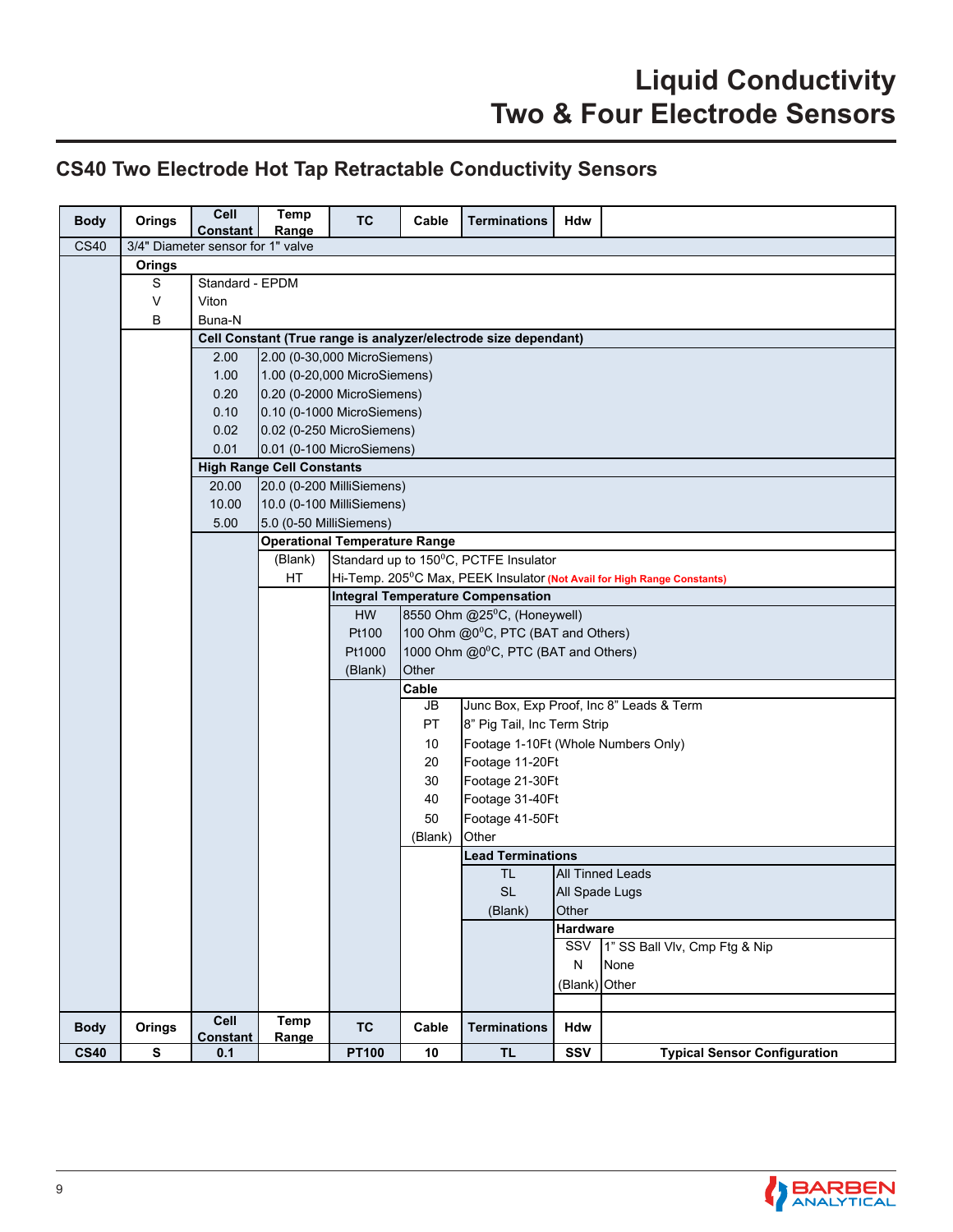#### **Model 551 / 546 / 547**

**Four Electrode In-line, Hot Tap, and Submersible**

Barben's four electrode conductivity sensors use the same housing and accessories as our pH products.

#### **Wetted Material**

- Electrodes 316 Stainless, Titanium Gr2, Hastelloy C
- Insulator PEEK
- Seals **EPDM** / Viton
- Hardware *(see accessories guide for hardware options)*

#### **Pressure / Temperature Ratings**

#### 547 Cartridge style Four Electrode Sensor



#### **Temperature Compensation**

- PT100 RTD
- PT1000 RTD
- 3K Ohm RTD (Balco)

| Sensor        | <b>Installation Type</b>                                       |                                                        |                                                    |                                                                    |  |  |  |  |  |  |
|---------------|----------------------------------------------------------------|--------------------------------------------------------|----------------------------------------------------|--------------------------------------------------------------------|--|--|--|--|--|--|
| <b>Type</b>   | Threaded Nut Lock (plastic /<br>metal body with hand nut only) | Threaded Nut Lock (metal<br>body & metal hex nut only) |                                                    | Flanged / Threaded Nut Lock<br>(plastic body & metal hex nut only) |  |  |  |  |  |  |
| 551           | 100 PSIG @ 158°F (70°C)<br>40 PSIG @ 212°F (100°C)             | 300 PSIG @ 176°F (80°C)<br>40 PSIG @ 266°F (130°C)     |                                                    | 150 PSIG @ 73°F (25°C)<br>25 PSIG @ 266°F (130°C)                  |  |  |  |  |  |  |
| <b>Sensor</b> | <b>Installation Type</b>                                       |                                                        |                                                    |                                                                    |  |  |  |  |  |  |
| <b>Type</b>   | 3/4" In-line or Submersible*                                   |                                                        | High Pressure Hot Tap                              |                                                                    |  |  |  |  |  |  |
| 546           | 150 PSIG @ 158°F (70°C)<br>40 PSIG @ 266°F (130°C)             |                                                        | 300 PSIG @ 176°F (80°C)<br>40 PSIG @ 266°F (130°C) |                                                                    |  |  |  |  |  |  |
| <b>Sensor</b> |                                                                |                                                        | <b>Installation Type</b>                           |                                                                    |  |  |  |  |  |  |
| <b>Type</b>   | Threaded In-line High Pressure                                 |                                                        | Retractable                                        |                                                                    |  |  |  |  |  |  |
| 547           | 2500 PSIG @ 122°F (50°C)<br>50 PSIG @ 266°F (130°C)            |                                                        |                                                    | 150 PSIG @ 158°F (70°C)<br>40 PSIG @ 266°F (130°C)                 |  |  |  |  |  |  |



**AMETEK®**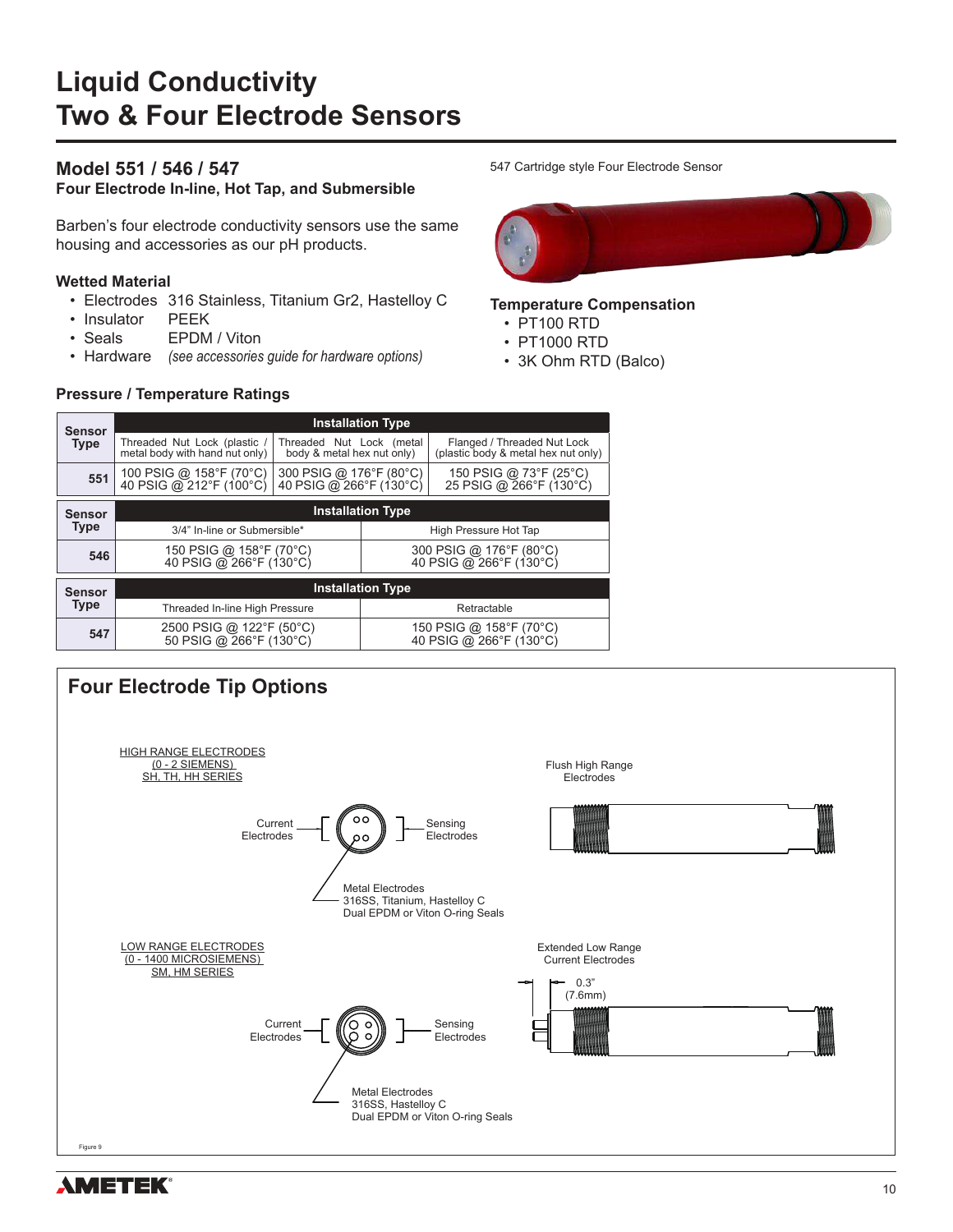

**BARBEN**<br>ANALYTICAL